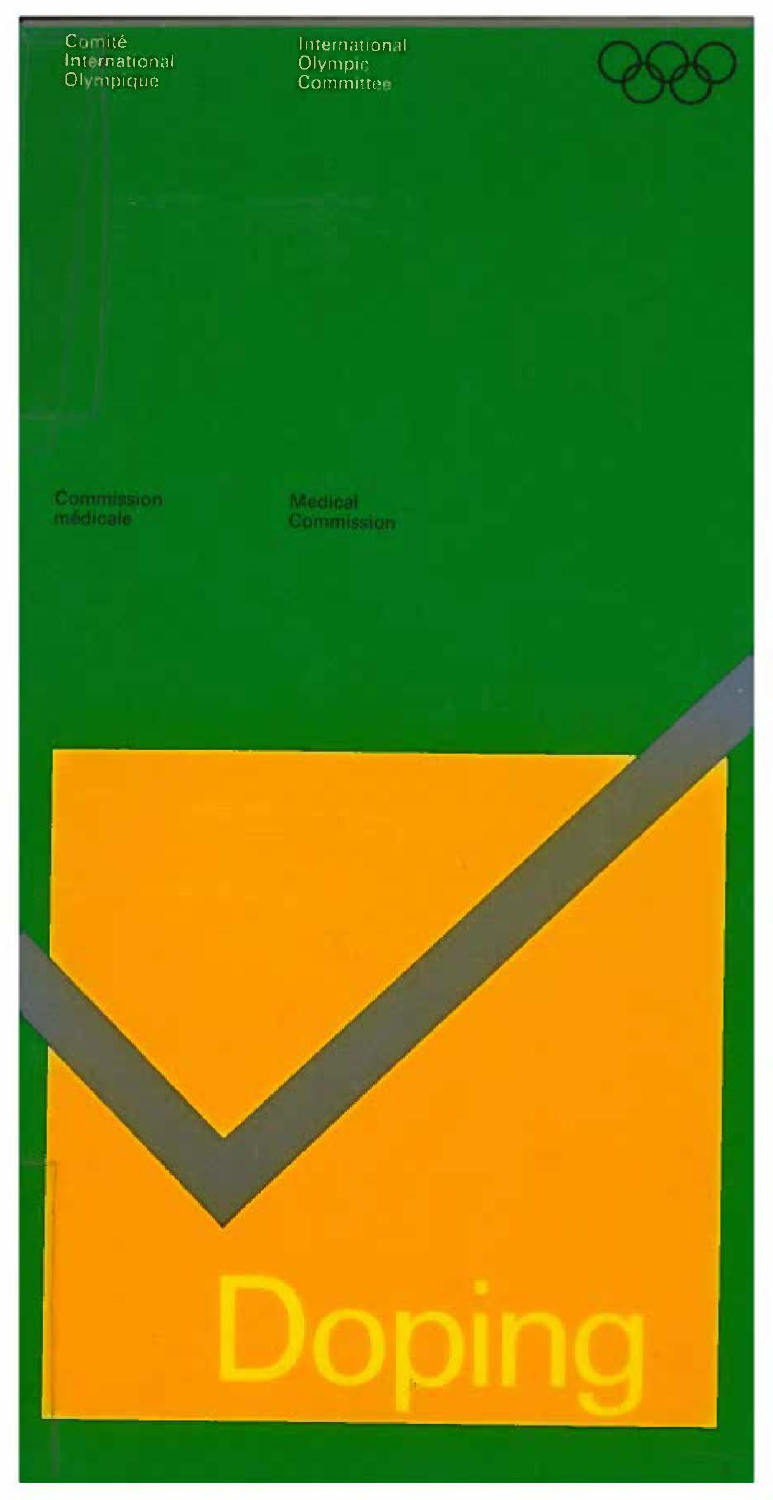Publiée par la Commission Médicale du Comité International Olympique en collaboration avec le Comité Organisateur des Jeux de la XXe Olympiads Munich 1972 et des Xie Jeux Olympiques d'Hiver Sapporo 1972.

Published by the Medical Commission of the International Olympic Committee in cooperation with the Organizing Committee for the Games of the XXth Olympiad Munich 1972 and the Xlth Olympic Winter Games Sapporo 1972.